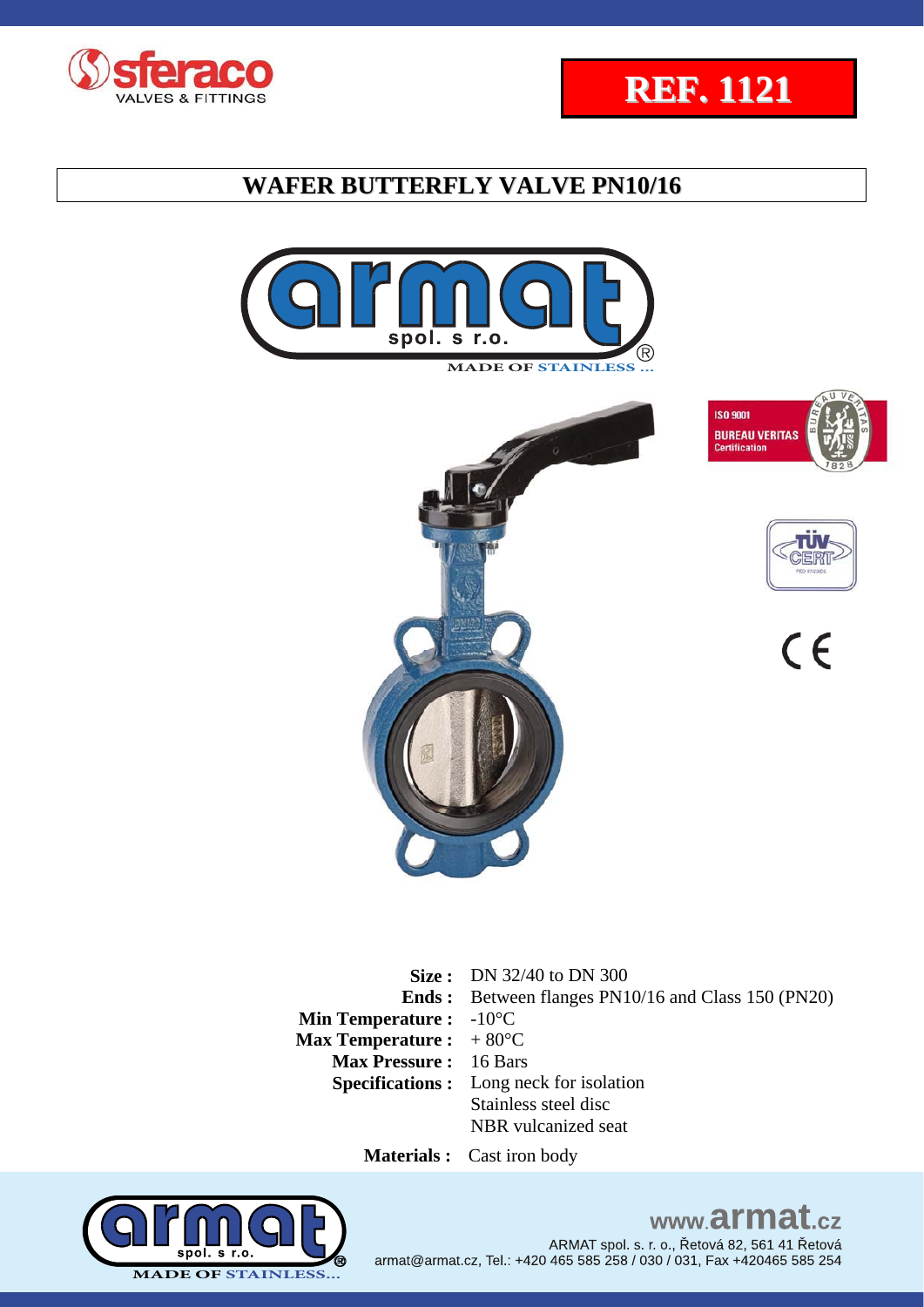



#### *SPECIFICATIONS :*

Long neck for isolation ISO 5211 mounting pad Wafer type Between flanges PN10/16 from DN32 to DN300 and Class 150 (PN20) from DN40 to DN300 Full crossing stem With 10 positions lever and locking device up to DN150 Double PTFE gasket on stem Stainless steel disc Epoxy painting RAL003 80 microns thickness Vulcanized NBR elastic ring

#### *USE :*

No aromatic hydrocarbon, fuel, water, natural gas, grease, oil, compressed air, glycol Min and max Temperature Ts : - 10°C to + 80°C Max Pressure Ps : 16 bars

#### *FLOW COEFFICIENT Kv ( M3 / h ) :*

|               | <b>DN</b>    | 32/40          | 50   | 65   | 80   | 100  | 125  | 150  | 200  | 250  | 300  |
|---------------|--------------|----------------|------|------|------|------|------|------|------|------|------|
|               | $10^{\circ}$ | 0,04           | 0,05 | 0,09 | 0,17 | 0,26 | 0,43 | 0,68 | 1,7  | 2,6  | 3,4  |
|               | $20^\circ$   | $\overline{2}$ | 3    | 5    | 8    | 15   | 25   | 38   | 76   | 129  | 200  |
|               | $30^\circ$   | 5              | 6    | 10   | 15   | 31   | 52   | 81   | 160  | 273  | 422  |
|               | $40^{\circ}$ | 10             | 13   | 21   | 33   | 67   | 113  | 175  | 348  | 592  | 914  |
| Opening angle | $50^\circ$   | 18             | 23   | 38   | 60   | 119  | 202  | 312  | 620  | 1055 | 1630 |
|               | $60^\circ$   | 30             | 38   | 64   | 99   | 196  | 334  | 516  | 1025 | 1746 | 2697 |
|               | $70^\circ$   | 48             | 60   | 102  | 156  | 310  | 529  | 817  | 1623 | 2764 | 4269 |
|               | $80^\circ$   | 72             | 90   | 152  | 235  | 466  | 793  | 1226 | 2434 | 4145 | 6403 |
|               | $90^\circ$   | 78             | 98   | 167  | 258  | 512  | 872  | 1347 | 2675 | 4555 | 7037 |

#### *TORQUE VALUE ( Nm, without safety coefficient ) :*

**We recommend a safety coefficient of 30% minimum to determinate the actuator.** 

| <b>DN</b>   | 32/40 | 50 | 65/ | 80 | $\sqrt{100}$ | 125 | 150 | 200 | 250     | 300 |
|-------------|-------|----|-----|----|--------------|-----|-----|-----|---------|-----|
| <b>PN10</b> | 11    | 15 | 24  | 31 | 48           | 73  | 106 | 177 | 281 410 |     |
| <b>PN16</b> | 12    | 16 | 26  | 33 | 53           | 81  | 119 | 194 | 308     | 441 |

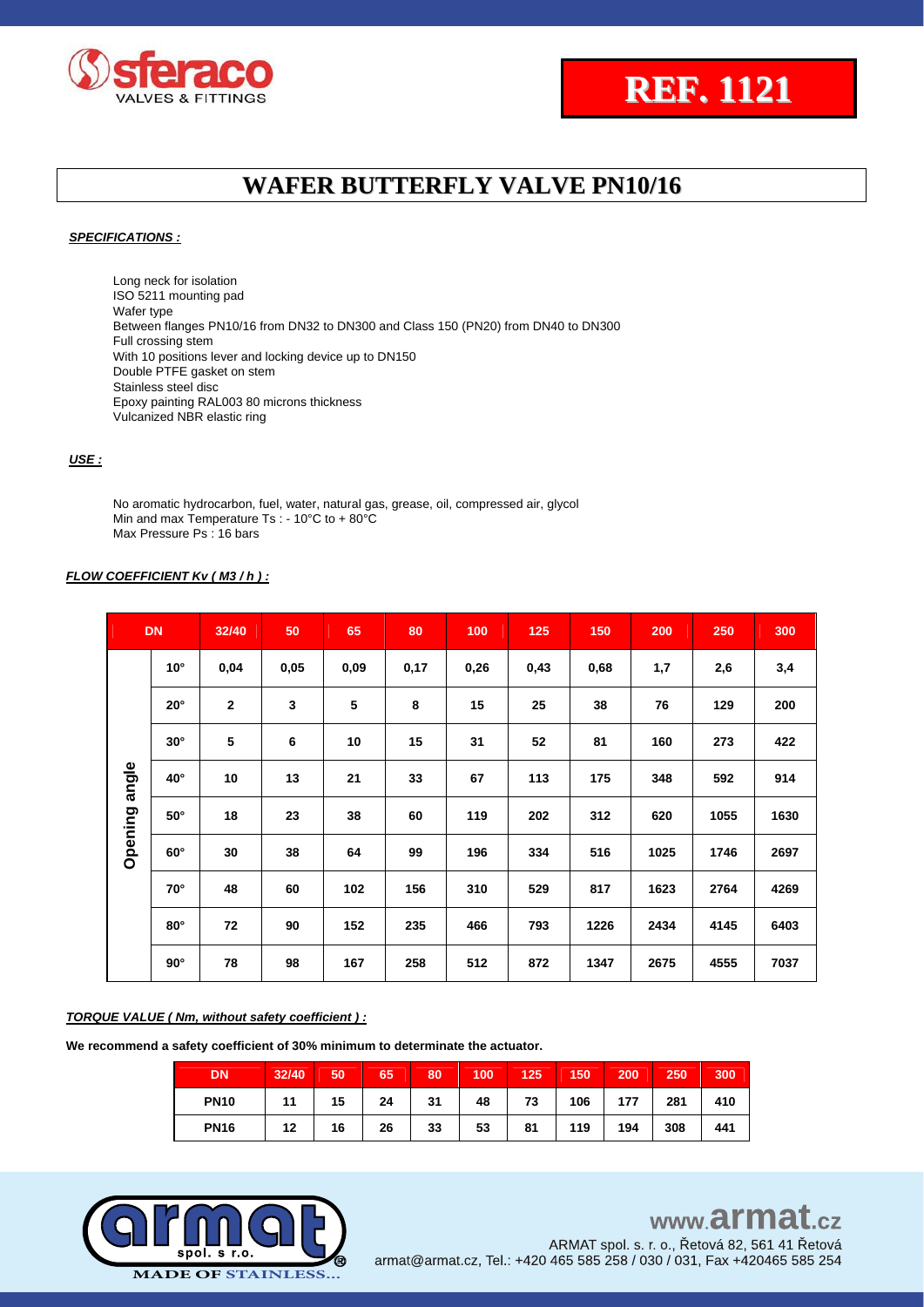



#### *RANGE :*

With lever from DN32/40 to DN300 Gear box possible ( **Ref.1198** ) from DN32/40 to DN300

#### *MATERIALS :*







**DETAIL A** 



**DETAIL B** 

| <b>Item</b>    | <b>Designation</b> | <b>Materials</b>     |
|----------------|--------------------|----------------------|
| 1              | Body               | Cast iron EN GJL-250 |
| 2              | <b>Disc</b>        | ASTM A351 CF8M       |
| 3              | Elastic ring       | <b>NBR</b>           |
| 4              | <b>Stem</b>        | SS 416               |
| 5              | <b>Bushing</b>     | <b>PTFE</b>          |
| 6              | $O$ ring           | <b>NBR</b>           |
| $\overline{7}$ | Circlip            | <b>Steel</b>         |
| 8              | Circlip            | <b>Steel</b>         |
|                | Lever              | Aluminium            |



# www.armat.cz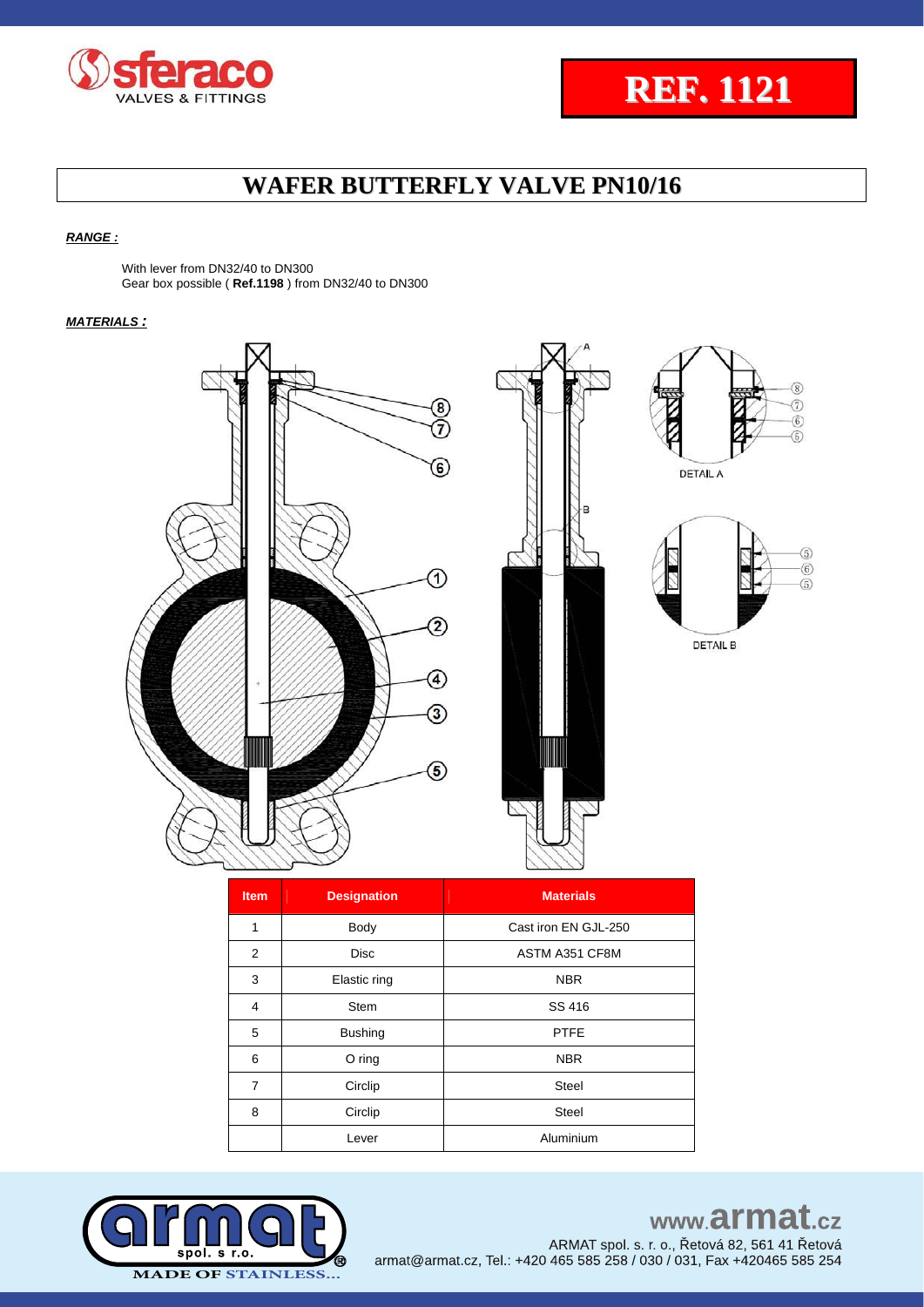

#### *MATERIALS GEARBOX :*





**REF. 1121**

| <b>Item</b> | <b>Designation</b>      | <b>Materials</b>                   |  |  |
|-------------|-------------------------|------------------------------------|--|--|
| 1           | Stem                    | Chromed steel                      |  |  |
| 2           | Pin                     | SS 316                             |  |  |
| 3           | Indicator plate         | Aluminium + NBR gasket             |  |  |
| 4           | Indicator bolt, washer  | SS 316                             |  |  |
| 5           | Bolt, washer            | SS 316                             |  |  |
| 6           | Gear 1                  | <b>Steel</b>                       |  |  |
| 7           | Gear 2                  | Ductile iron EN GJS-400-15         |  |  |
| 8           | $O$ ring                | <b>NBR</b>                         |  |  |
| 9           | Bonnet gasket           | <b>NBR</b>                         |  |  |
| 10          | Internal set screw      | Carbon steel                       |  |  |
| 11          | External set screw      | SS 316                             |  |  |
| 12          | Plastic cap             | Plastic                            |  |  |
| 13          | Handwheel               | Cast iron EN GJL-250 epoxy coating |  |  |
| 14          | <b>Bonnet</b>           | Cast iron EN GJL-250 epoxy coating |  |  |
| 15          | Body                    | Cast iron EN GJL-250 epoxy coating |  |  |
|             | Bolting to fix on valve | SS 304                             |  |  |



# www.armat.cz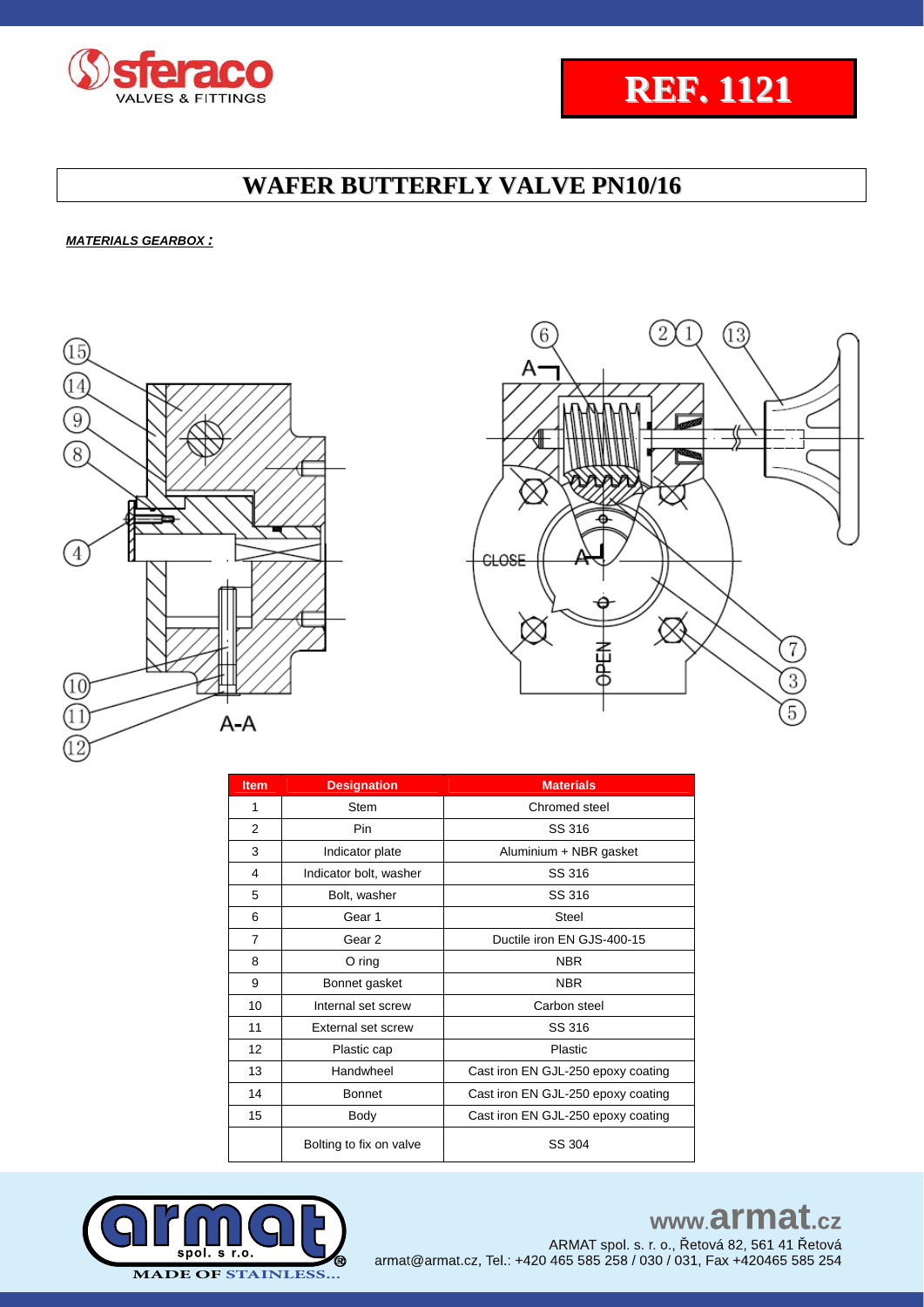



Ø De

# **WAFER BUTTERFLY VALVE PN10/16**

#### *VALVES SIZE ( in mm ) :*

#### **VALVES WITH LEVER DN 32/40 - 300 :**



| Ref. | <b>DN</b>  | 32/40 | 50    | 65   | 80   | 100  | 125   | 150  | 200   | 250  | 300  |
|------|------------|-------|-------|------|------|------|-------|------|-------|------|------|
|      | A          | 61    | 77    | 87,5 | 95   | 107  | 121,5 | 144  | 171   | 205  | 235  |
|      | В          | 130   | 136,5 | 142  | 158  | 180  | 192   | 215  | 242   | 280  | 310  |
|      | Ø De       | 82    | 95    | 109  | 121  | 152  | 180   | 207  | 260   | 315  | 370  |
| 1121 | Е          | 33    | 43    | 46   | 46   | 52   | 56    | 56   | 60    | 68   | 78   |
|      | н          | 70    | 70    | 70   | 70   | 70   | 71    | 71   | 40    | 44   | 44   |
|      | L          | 195   | 195   | 195  | 195  | 195  | 278   | 278  | 355   | 507  | 507  |
|      | ØP         | 65    | 65    | 65   | 65   | 65   | 90    | 90   | 125   | 150  | 150  |
|      | Weig. (Kg) | 1.85  | 2.53  | 2.86 | 3.16 | 4.21 | 6.67  | 7.66 | 14.67 | 23.4 | 33.8 |

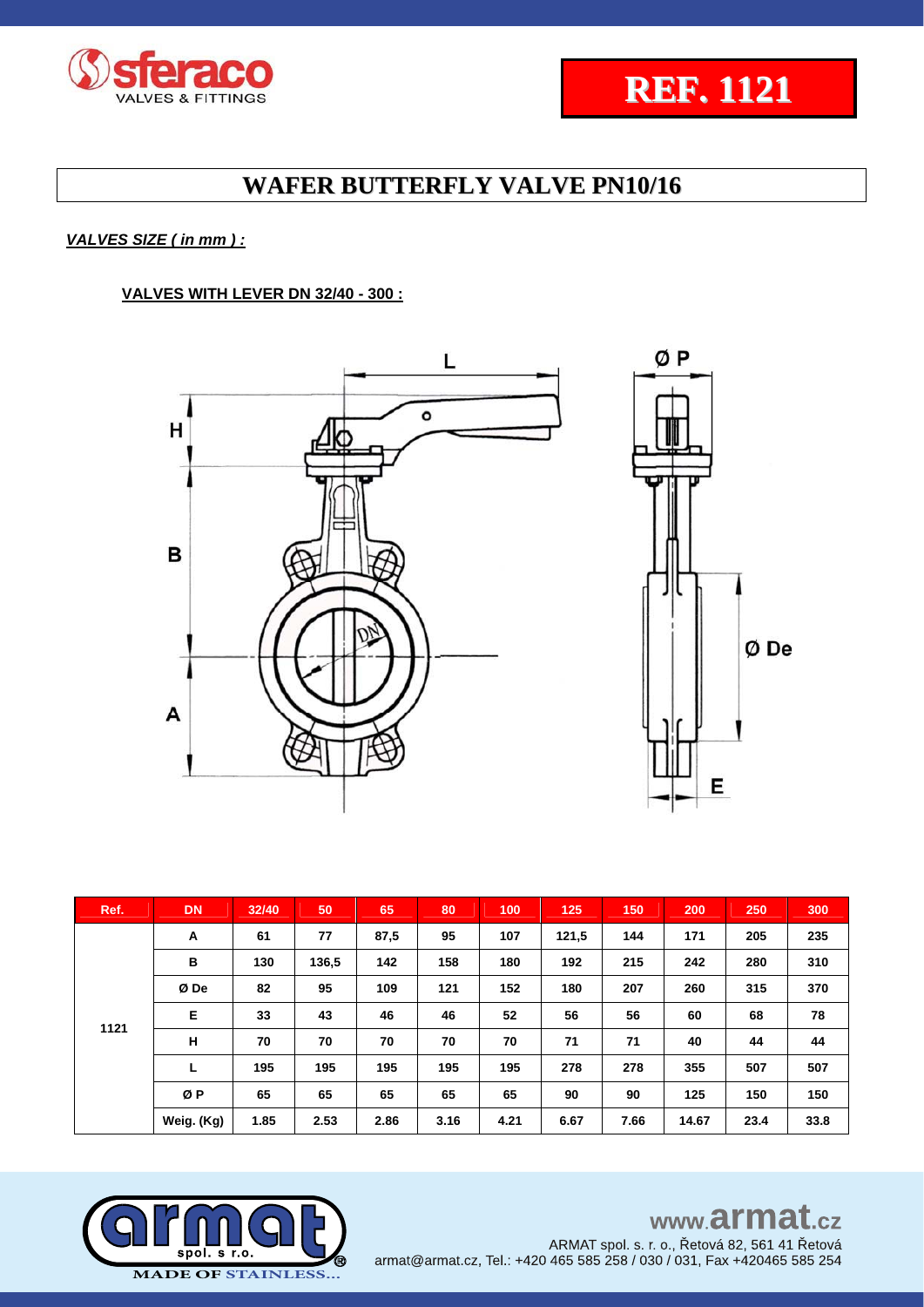



### *GEAR BOX SIZE ( in mm ) :*



| DN <sub>1</sub> | 32/80         | 100             | 125/150       | 200                 | 250             | 300            |
|-----------------|---------------|-----------------|---------------|---------------------|-----------------|----------------|
| C               | 9             | 11              | 14            | 17                  | 22              | 27             |
| ØΚ              | 50            | 50              | 70            | 102                 | 125             | 125            |
| <b>ISO</b>      | <b>F05</b>    | F <sub>05</sub> | <b>F07</b>    | F <sub>10</sub>     | F <sub>12</sub> | F12            |
| Nx ØZ           | $4 \times M6$ | $4 \times M6$   | $4 \times M8$ | 4 x M <sub>10</sub> | 4 x M12         | $4 \times M12$ |
| L1              | 156           | 156             | 156           | 241                 | 223             | 223            |
| Øν              | 150           | 150             | 250           | 300                 | 300             | 300            |
| Weight (kg)     | 3.51          | 4.22            | 3.53          | 6.99                | 7.42            | 9.6            |
| Ref.            | 1198001       | 1198002         | 1198003       | 1198004             | 1198005         | 1198006        |



# www.armat.cz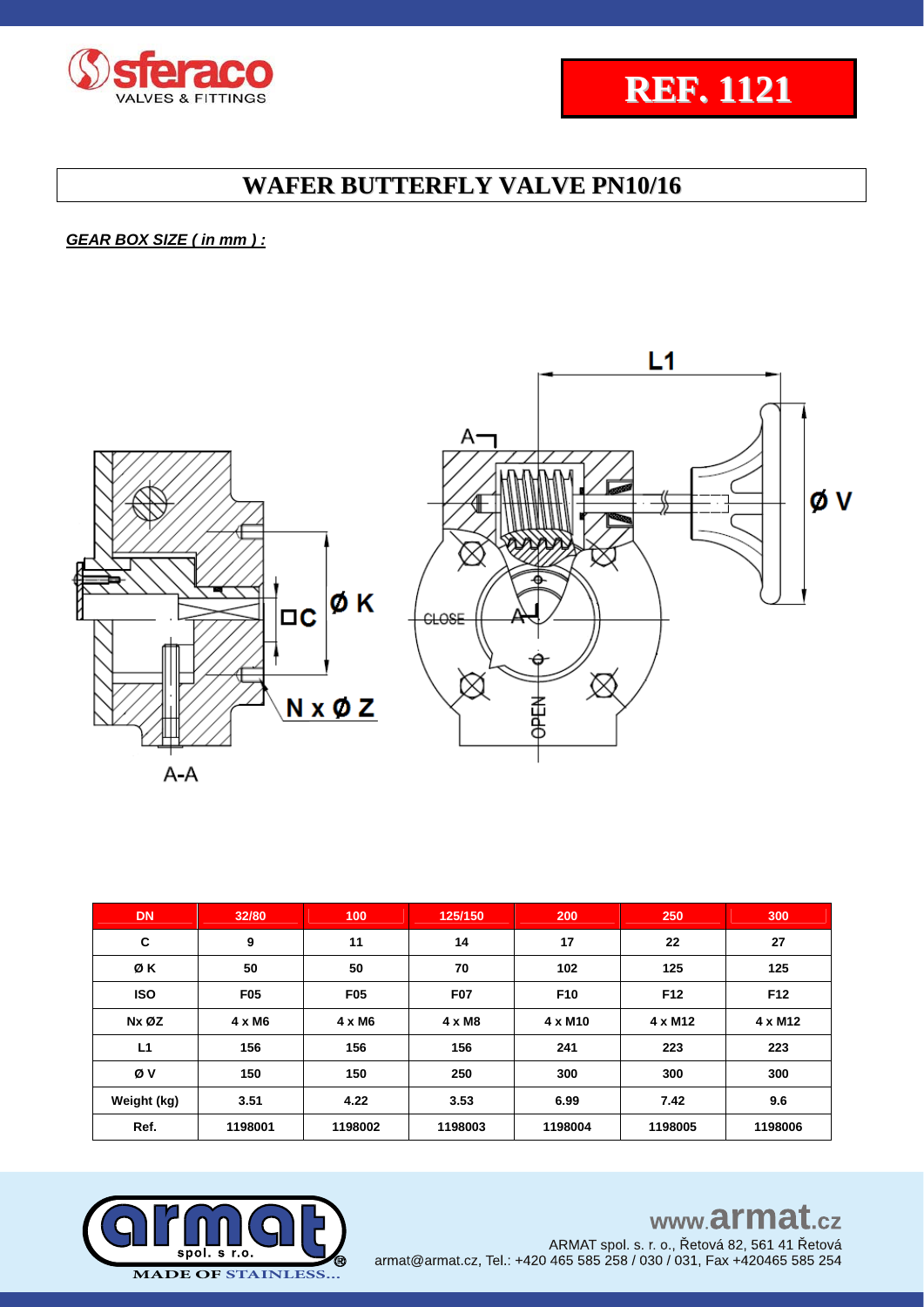



### *DISC AND NECK SIZE ( in mm ) :*



| <b>DN</b>      | 40   | 50    | 65    | 80    | 100    | 125    | 150    | 200   | 250   | 300   |
|----------------|------|-------|-------|-------|--------|--------|--------|-------|-------|-------|
| E <sub>1</sub> | 37.7 | 47.06 | 59.81 | 75.56 | 98.37  | 117.02 | 147.65 | 195.3 | 242.5 | 292.6 |
| E <sub>2</sub> | 4.9  | 5     | 9.4   | 16.5  | 26.1   | 33.9   | 49.7   | 71.2  | 91.2  | 111.8 |
| $H6 \pm 2$     | 76.7 | 79    | 79    | 87.5  | 92.3   | 90.3   | 99.2   | 99.5  | 103.8 | 105.8 |
| ØP             | 42.8 | 53    | 64.8  | 79.1  | 104.25 | 123.8  | 155.4  | 202.4 | 250.5 | 301.6 |
| Ø T mini       | 43   | 53    | 65    | 79.5  | 104.5  | 124    | 155.5  | 202.5 | 250.5 | 302   |



## www.armat.cz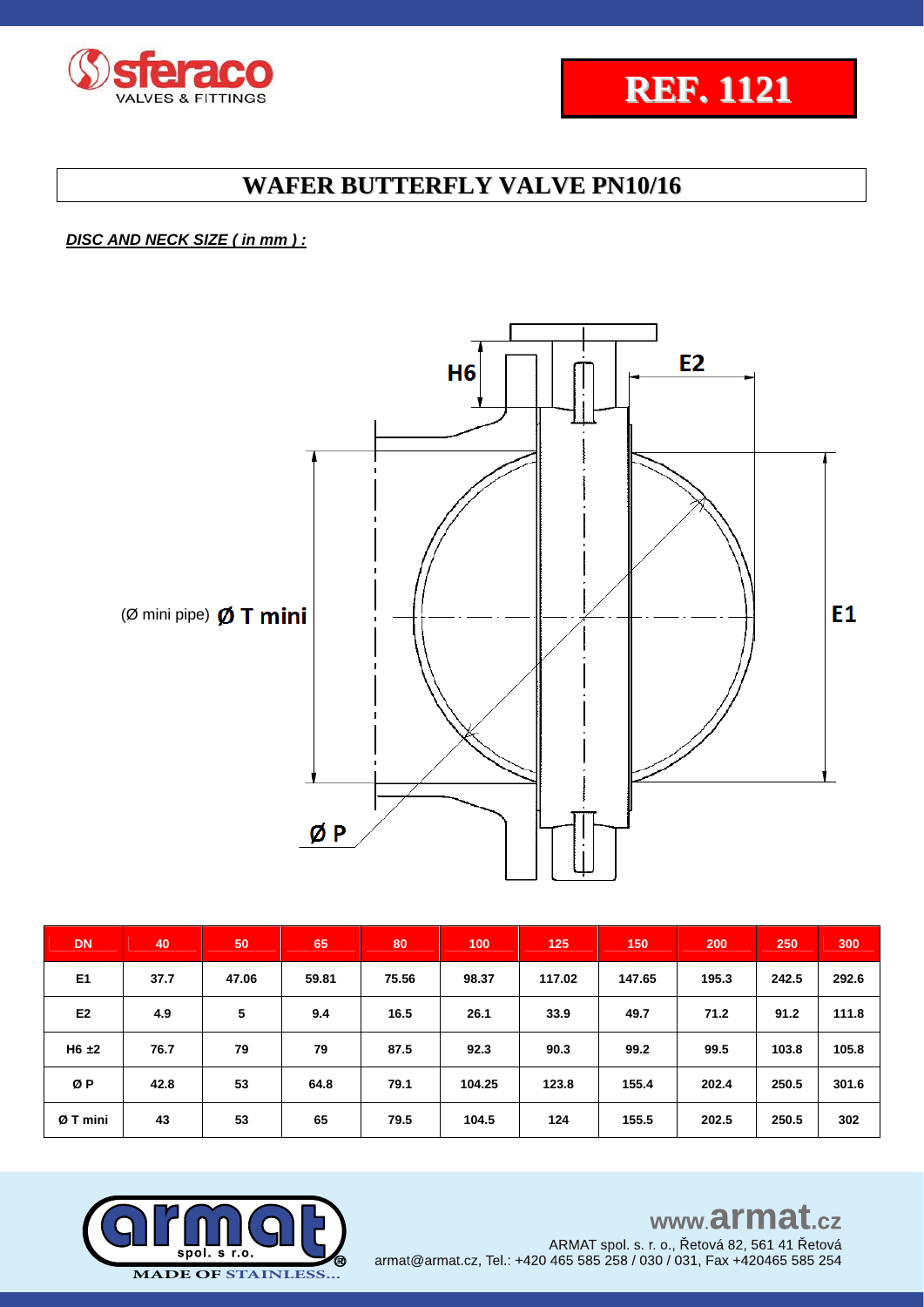



### *ISO MOUNTING PAD SIZE ( in mm ) :*





| <b>DN</b>  | 32/40      | 50         | 65         | 80         | 100        | 125          | 150          | 200             | 250    | 300    |
|------------|------------|------------|------------|------------|------------|--------------|--------------|-----------------|--------|--------|
| C          | 9          | 9          | 9          | 9          | 11         | 14           | 14           | 17              | 22     | 27     |
| ØΚ         | 50         | 50         | 50         | 50         | 50         | 70           | 70           | 102             | 125    | 125    |
| <b>ISO</b> | <b>F05</b> | <b>F05</b> | <b>F05</b> | <b>F05</b> | <b>F05</b> | F07          | <b>F07</b>   | F <sub>10</sub> | F12    | F12    |
| Nx ØZ      | 4 x 7      | 4 x 7      | 4 x 7      | 4 x 7      | 4 x 7      | $4 \times 9$ | $4 \times 9$ | 4 x 11          | 4 x 13 | 4 x 13 |
| H4         | 32         | 32         | 32         | 32         | 32         | 42           | 42           | 36              | 38     | 38     |
| ØΡ         | 65         | 65         | 65         | 65         | 65         | 90           | 90           | 125             | 150    | 150    |



# www.armat.cz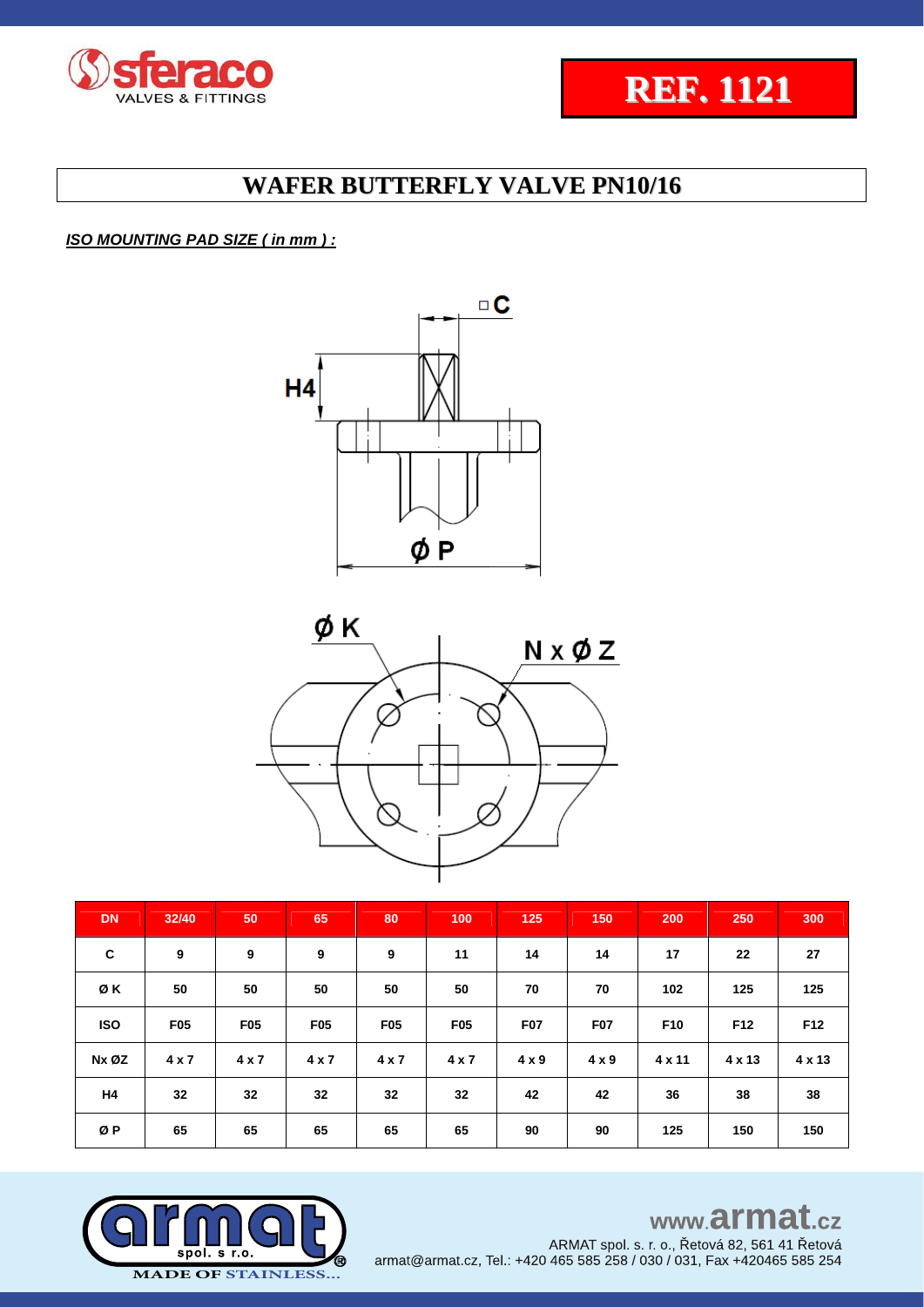

#### *GEARBOX SPECIFICATIONS :*

| <b>DN</b>                 | 32/80   | 100     | 125/150 | 200     | 250     | 300     |
|---------------------------|---------|---------|---------|---------|---------|---------|
| Ref.                      | 1198001 | 1198002 | 1198003 | 1198004 | 1198005 | 1198006 |
| <b>Ratio factor</b>       | 24:1    | 24:1    | 24:1    | 30:1    | 30:1    | 50:1    |
| Input torque (Nm)         | 18      | 18      | 18      | 58      | 58      | 60      |
| <b>Output torque (Nm)</b> | 170     | 170     | 170     | 700     | 700     | 1200    |

#### *STANDARDS :*

Fabrication according to ISO 9001 : 2008

Designing according to API 609

DIRECTIVE 97/23/CE : CE N° 0035 Risk category III module H

Pressure tests according to API 598, table 6

Length according to ISO 5752 series 20, EN 558 series 20 ( NF 29305 )

ISO 5211 mounting pad

Between flanges according to EN 1092-1 PN10/16 and ASME B16.5 Class 150 (PN20)

**ADVICE :** Our opinion and our advice are not guaranteed and SFERACO shall not be liable for the consequences of damages. The customer must check the right choice of the products with the real service conditions.

### **INSTALLATION INSTRUCTIONS**

#### **GENERAL GUIDELINES :**

Ensure that the valves to be used are appropriate for the conditions of the installation (type of fluid,pressure and temperature).

Be sure to have enough valves to be able to isolate the sections of piping as well as the appropriate equipment for maintenance and repair.

Ensure that the valves to be installed are of correct strenght to be able to support the capacity of their usage.

**Installation of all circuits should ensure that their function can be automatically tested on a regular basis (at least two times a year).**